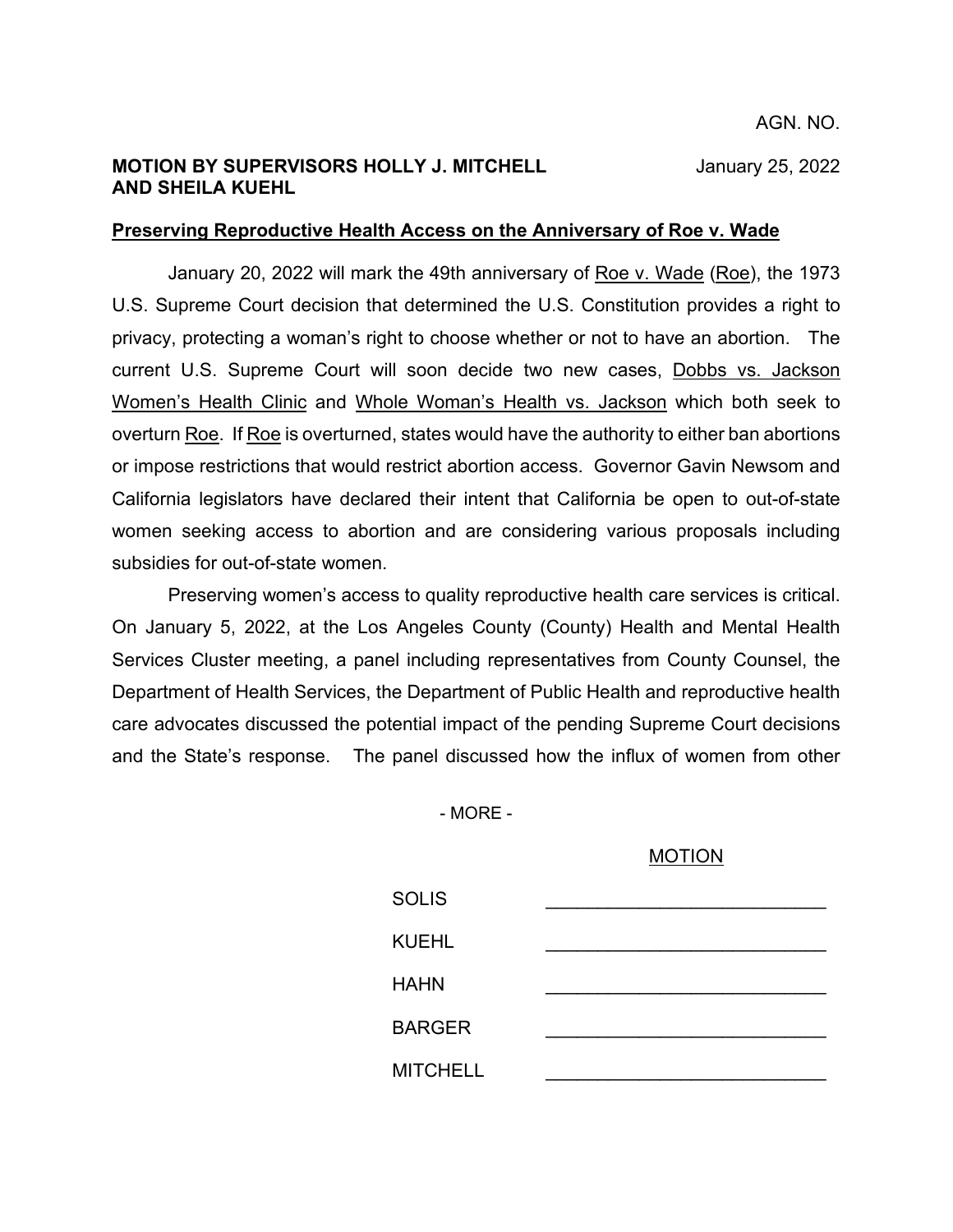## MOTION BY SUPERVISOR HOLLY J. MITCHELL AND SHEILA KUEHL January 25, 2022 Page 2

states to California could impact the County by leading to increased demand for contraceptives and abortion services at public and private hospitals and clinics; delayed access to care and increased medical complications and morbidity. The influx could also affect the County budget for health and social services and potentially alter County programs that aim to eliminate health care disparities among women of color and poor women, including programs that address sexually transmitted diseases. These are important considerations that will have a lasting impact on women residing in our County, especially low-income women who have no options and must depend on the County for access to reproductive health care.

# **WE THEREFORE MOVE THAT THE BOARD OF SUPERVISORS:**

- 1. Instruct the Chief Executive Officer, the Directors of the Department of Health Services and Department of Public Health, and County Counsel, in coordination with Planned Parenthood and other reproductive health care advocates to meet and develop written recommendations on how Los Angeles County could respond should Roe v. Wade be overturned.
	- a. These recommendations should include an analysis of a) any potential County budget impact of State proposals to relax residency requirements to ensure everyone has access to reproductive health care, including abortion services and related social services; b) opportunities to enhance medical training, especially training on how to respond to emergent medical complications related to septic nonhospital abortions; c) opportunities to expand the reproductive healthcare workforce, including efforts to ensure providers are working at the top of their license; d) opportunities to create uniform referral systems to optimize access to reproductive health services; and e) opportunities to reduce and address health disparities by expanding reproductive and sexual health services, supplies and education, for marginalized communities and those who might be harder to reach. These communities would include women who are unhoused,